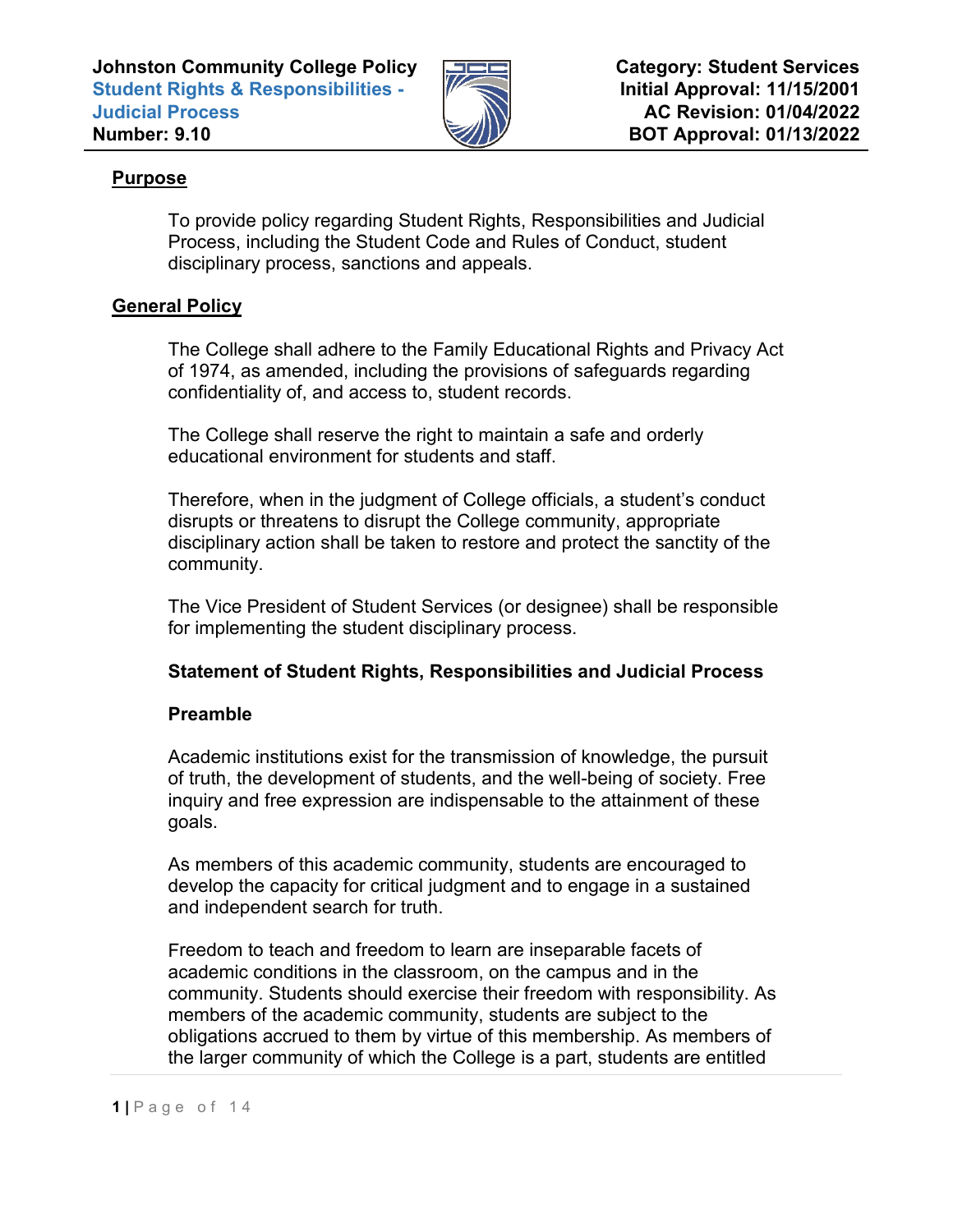to all rights and protection accorded them by the laws of that community. Students are also subject to all laws, the enforcement of which is the responsibility of duly-constituted authorities. When students violate laws, they may incur penalties prescribed by legal authorities. In such instances, College discipline will be initiated only when the presence of the student on campus substantially disrupts the educational process of the College. However, when a student's violation of the law also adversely affects the College's pursuit of its recognized educational objectives, the College may enforce its own regulations.

Students who violate College regulations shall be subject to disciplinary action by the College whether or not their conduct violates the law.

If the student's behavior simultaneously violates both College regulations and the law, the College may take disciplinary action independent of that taken by legal authorities.

# **Student Rights**

- 1. All rights and privileges guaranteed to every citizen by the Constitution of the United States and by the State of North Carolina shall not be denied any student.
- 2. Students shall be free to pursue their educational goals. Appropriate opportunities for learning in the classroom and on the campus shall be provided by the College. Student performance shall be evaluated solely on an academic basis, not on opinions or conduct in matters unrelated to academic standards.
- 3. Students shall have the right to freedom of expression, inquiry and assembly without restraint or censorship, subject to reasonable and non-discriminatory rules and regulations regarding time, place and manner.
- 4. Students have the right to inquire about and propose improvements in policies, regulations and process affecting the welfare of students through established student government procedures, campus committees and College offices.
- 5. Students and former students shall have the right to review their official records and request a hearing if they challenge the contents of these records. No records shall be made available to unauthorized personnel or groups outside the College without the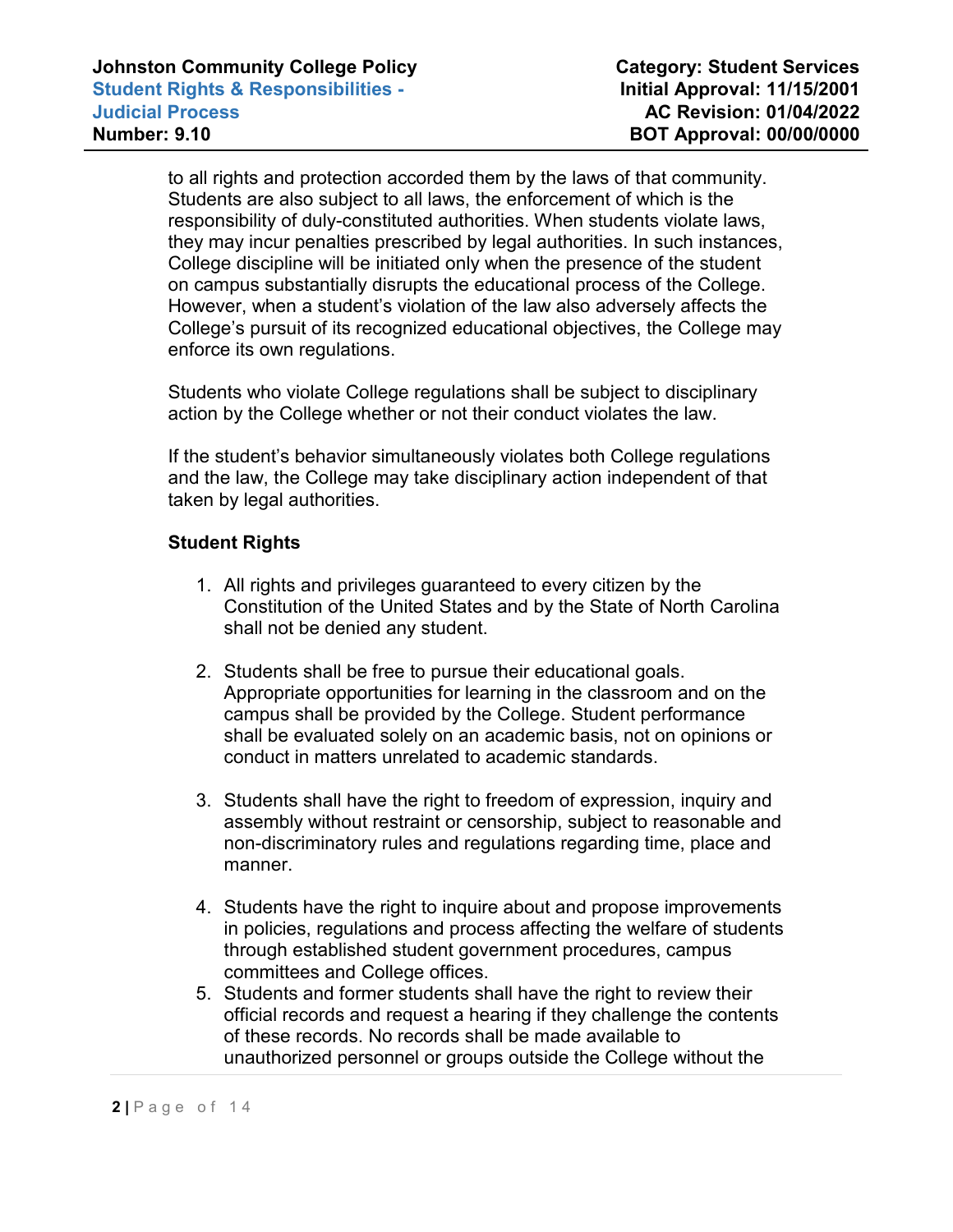written consent of the student involved except under legal expulsion or as allowed under FERPA.

- 6. Students shall have the right to expect that no disciplinary sanctions, other than temporary removal from class/activity only for duration of said class/activity, shall be imposed upon any student without due process.
- 7. Procedures are established to guarantee a student accused of a Student Code of Conduct violation due process.
- 8. Students shall have the right to be advised via information provided in the College Catalog, College website and other publications and through the Division of Student Services that under the Student Right To Know Act, the College shall be required to disclose information about graduation, completion and transfer-out rates to current and prospective students and the public.

## **Administrative vs. Legal Proceeding**

The procedures described in this policy are administrative procedures designed to create opportunities for members of the campus community to evaluate alleged violations and determine appropriate sanctions if necessary. They are not legal proceedings. Although many elements of the law (such as due process) influence and inform our campus disciplinary proceedings, our procedures do not follow all the rules and procedures of a formal legal proceeding, nor are they intended to.

## **Student Code of Conduct**

Students shall be expected to conduct themselves in accordance with generally accepted standards of scholarship and morality. The act of enrollment at the College shall indicate acceptance by the student of published rules and policies of the College.

The purpose of this Student Code of Conduct shall be to protect the rights of individuals in their academic pursuits, not to restrict student rights.

## **Rules of Student Conduct**

The following Rules of Student Conduct shall be to prohibit certain types of student behavior, and violation of one or more of the Rules may result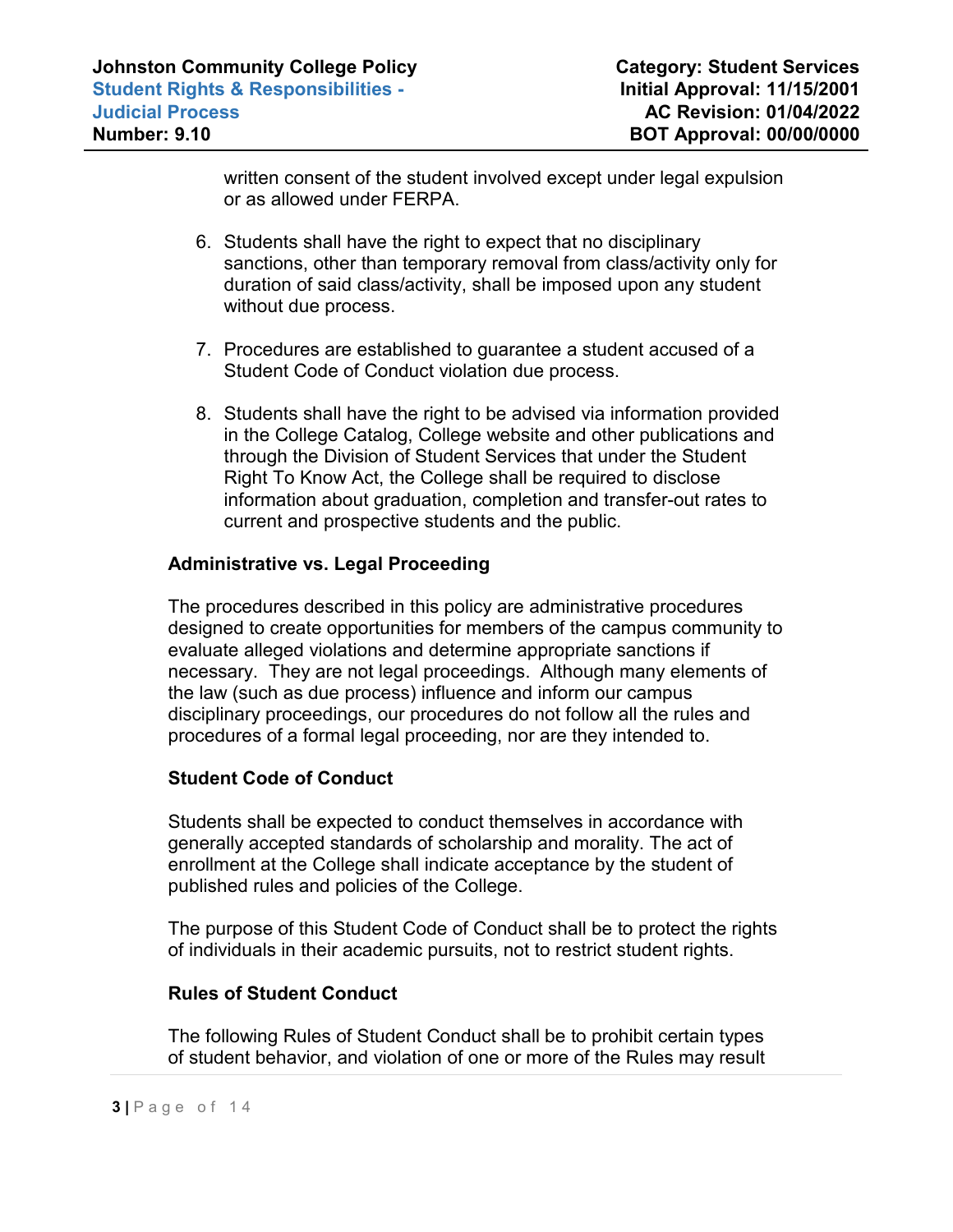in disciplinary sanctions described:

## **Violation of the Academic Integrity Policy**

- 1. Theft of, misuse of, or damage to College property, or theft of or damage to property of a member of the College community or a campus visitor on College premises or at College functions; unauthorized entry upon the property of the College or into a College facility or a portion thereof which has been restricted in use and thereby placed off limits; and unauthorized presence in a College facility after closing hours.
- 2. Possession, use or distribution of any alcoholic beverages or being in a state of intoxication on the College premises or at Collegesponsored or supervised functions off-campus or in College-owned vehicles. Possession, use or distribution of any illegal drugs, except as expressly permitted by law.

Any influence which may be attributed to the use of drugs or alcoholic beverages shall not in any way limit the responsibility of the individual for the consequences of those actions.

- 3. Disorderly, lewd or indecent conduct, including but not limited to, public urination, defecation, sexual acts performed in the public or on college premises, taking pictures of another person in a gym locker room or restroom without that person's consent, disrobing or streaking, or possession or distribution of legally obscene material.
- 4. The use of legally obscene language or behavior that materially or substantially disrupts college function.
- 5. Excessive noise on college property including its hallways, walkways, driveways, and parking areas.
- 6. Conduct which threatens or endangers the health/safety of any person on the campus, online, or ant any College authorized function/activity including, but not limited to, physical abuse, the threat of physical abuse, sexual misconduct and assault.
- 7. Discrimination on the grounds of age, race, color, sex, national origin, disability, religion, creed, military or veteran status, or genetic information on college premises, at College-sponsored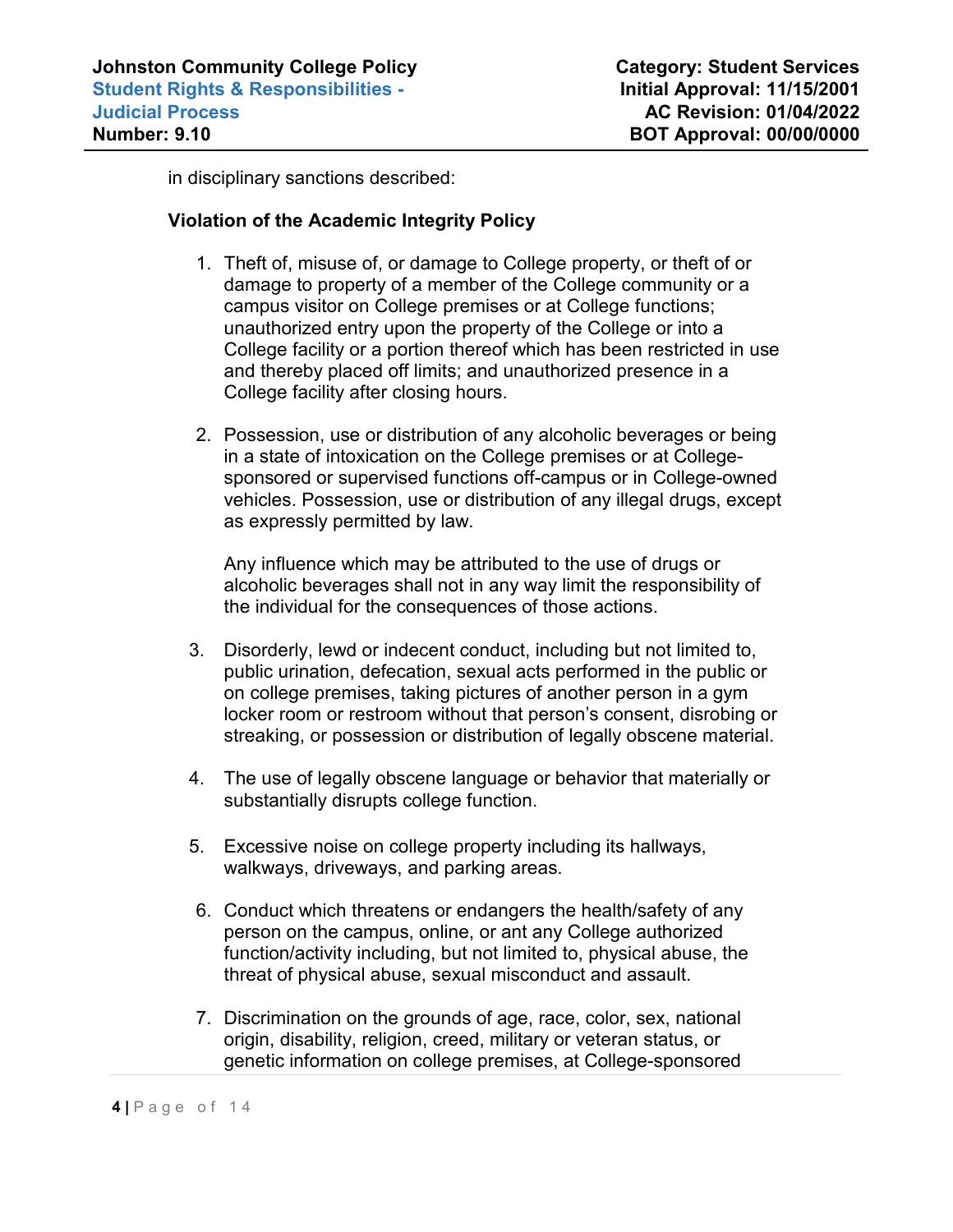events, or online that is sufficiently severe that it limits or denies an individual the ability to participate in or benefit from the College's educational program or activities.

- 8. Any act, comment, or behavior that materially and substantially disrupts the college or interferes with a student's performance including that which promotes actual violence or harm, fighting words, true threats, violations of the law, criminal or severe harassment, defamation that harms a person's reputation, false advertising or commercial speech that is misleading or the use of public resources for partisan political activities.
- 9. Intimidation (implied threats) or coercion that causes a reasonable fear of harm in another.
- 10.Material or substantial obstruction of teaching, research, administration or disciplinary proceedings, or other College activities including public service functions and other duly authorized activities on College premises.
- 11.Occupation or seizure in any manner of College property, College facility or any portion thereof for a use inconsistent with prescribed, customary or authorized use.
- 12.Participating in or conducting an assembly, demonstration or gathering in a manner which threatens or causes injury to person or property; which interferes with free access to, ingress or egress of College facilities; which is harmful, obstructive or disruptive to the educational process or institutional functions; and remaining at the scene of such an assembly after being asked to leave by a representative of the College.
- 13.Possession or use of a firearm, incendiary device or explosive, except in connection with an activity approved and sanctioned by the College, and including unauthorized use of any instrument designed to inflict bodily injury.
- 14.Setting off a fire alarm or using or tampering with any fire safety equipment, except with reasonable belief in the need for such alarm or equipment.
- 15.Gambling.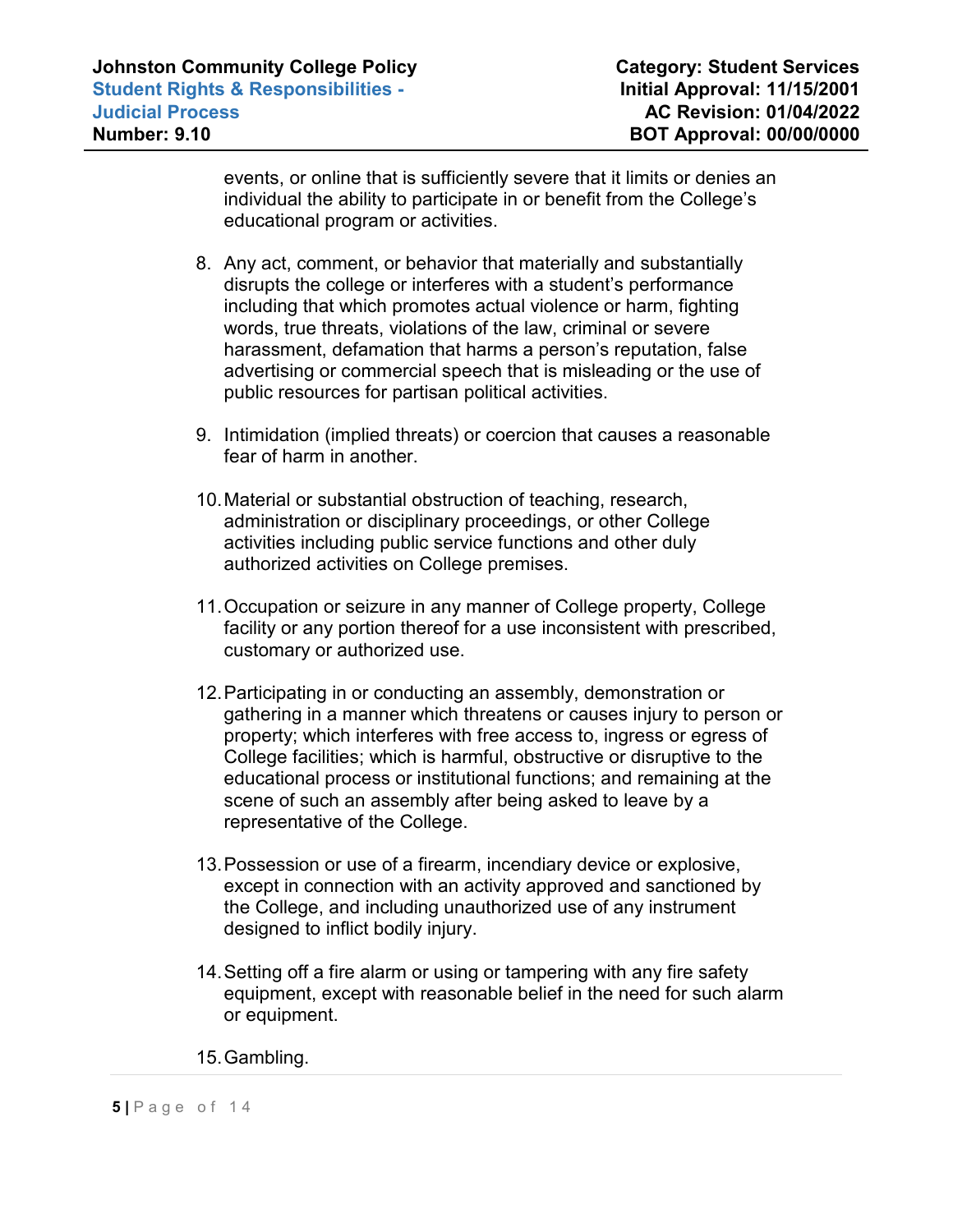- 16.Smoking and/or using other forms of tobacco products or use of electronic cigarettes in classrooms and labs or other unauthorized areas.
- 17.Violation of College regulations regarding the operation and parking of motor vehicles.
- 18.Forgery, alteration, copyright violation, or misuse of College documents, records, computer software, computer equipment or instruments of identification with intent to deceive; or making a knowingly false statement, either orally or in writing, to a College official.
- 19.Failure to comply with instructions of College officials acting in performance of their duties, including failure to provide student identification in a timely manner when requested.
- 20.Violation of the terms of disciplinary probation or any College regulation or policy during the period of probation.
- 21.Fiscal irresponsibility such as failure to pay College-levied fines, failure to repay College-funded loans or passing of worthless checks to College officials.
- 22.Violation of a local, state or federal criminal law on College premises adversely affecting the College community's pursuit of its educational purposes.
- 23.Violation of the College's information technology acceptable use policies.
- 24.Use of cell phones, pagers or other electronic devices while attending class or participating in class-related activities (e.g., labs, clinics) without prior approval of the instructor.
- 25.Failure to respond to a notice of charges.

**Certain programs such as associate degree nursing and basic law enforcement training also have supplementary codes of conduct to which students within those programs also must adhere.**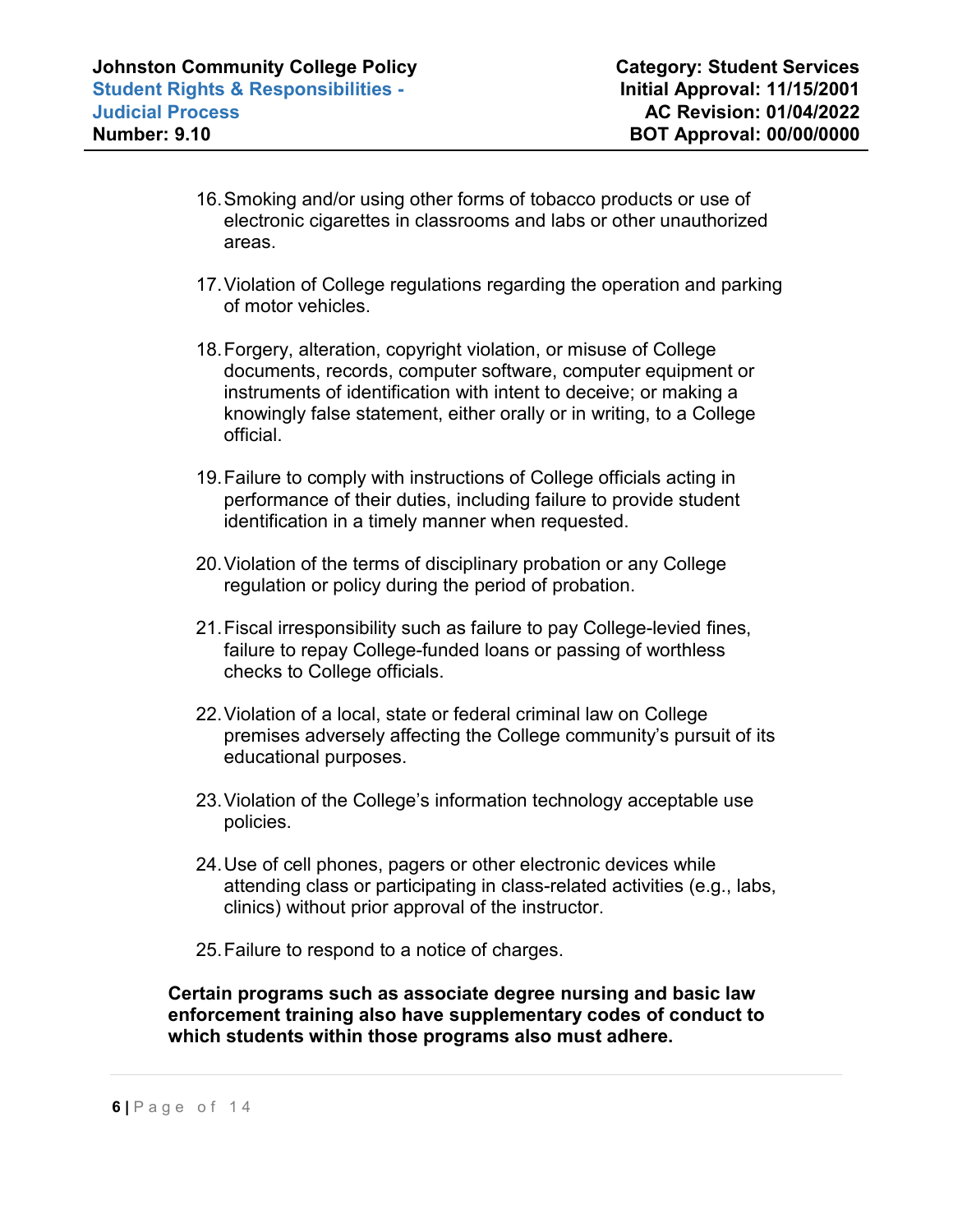## **Immediate Suspension**

If an act of misconduct threatens the health or wellbeing of any member of the community or seriously disrupts the function and good order of the College, an instructor or College officer may direct the student(s) involved to cease and to desist such conduct, while advising them that failing to cease and desist will result in immediate suspension.

If the student(s) fails to cease and desist, the instructor may then suspend the student(s) from the class. The Vice President (or designee) or the President (or designee) may suspend the student(s) from either the class or the College until a resolution of the matter can be made.

The instructor or College officer invoking such suspension shall notify the Vice President of Student Services in writing of the individual(s) involved and the nature of the infraction as soon as possible but no more than two days following the incident.

The Vice President/designee shall resolve the matter in a timely fashion utilizing the appropriate steps.

## **Student Disciplinary Process**

#### **Student Disciplinary Cases**

In order to provide an orderly process for handling student disciplinary cases in accordance with due process and justice, the following steps shall be followed:

#### 1. **Charges**

A College official, faculty member or student may file charges with the Vice President of Student Services against any student or student organization for violation of College regulations.

The individual(s) making the charge must complete and submit to the Vice President of Student Services the **Student Charge/Complaint Form**, available from the office of the Vice President or via the College's website stating:

- Name of the student(s) involved;
- The alleged violation of the specific Student Code of Conduct;
- The time, place and date of the incident;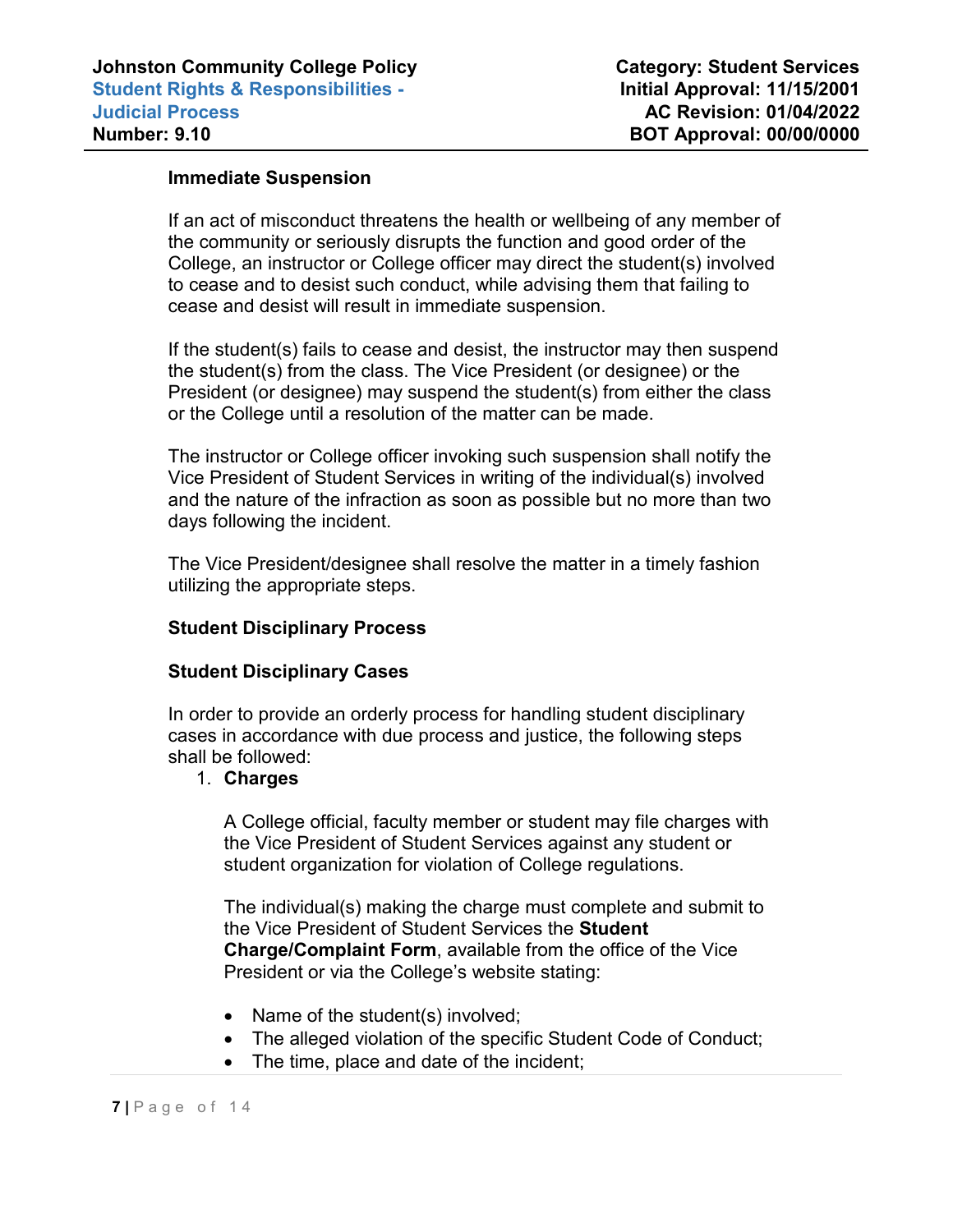- Names of person(s) directly involved or witnesses to the infraction; and
- Any actions taken that relate to the matter

# 2. **Investigation and Decision**

Within five working days after the charge is filed, the Vice President of Student Services (or designee) shall complete a preliminary investigation of the charge and shall schedule a meeting with the student to discuss the alleged infraction.

The Vice President/designee may act to:

- Drop the charges;
- Impose a sanction consistent with those shown below; or
- Refer the student to a College office or community agency for services.

# 3. **Notification**

The decision of the Vice President of Student Services/designee shall be presented to the student orally or in writing immediately following the meeting with the student. In instances where the student cannot be reached to schedule an appointment with the Vice President/designee or where the student refuses to cooperate, the Vice President/designee shall send notification through the student's official JCC email account providing the student with a list of the charges, the Vice President/designee's decision and instructions governing the appeal process.

# **Student Code of Conduct Sanctions**

The sanctions for a Student Code of Conduct violation shall be as listed below. The list does not indicate an order or sequence of sanctions. The sanctions in each case will be determined by the factors related to the specific case. Sanctions include the following:

# **Individual Sanctions**

1. **Verbal Warning**: A verbal warning statement, including friendly advice, counsel, criticism, or rebuke, to the student that further disciplinary action will be taken if the specific behavior/condition is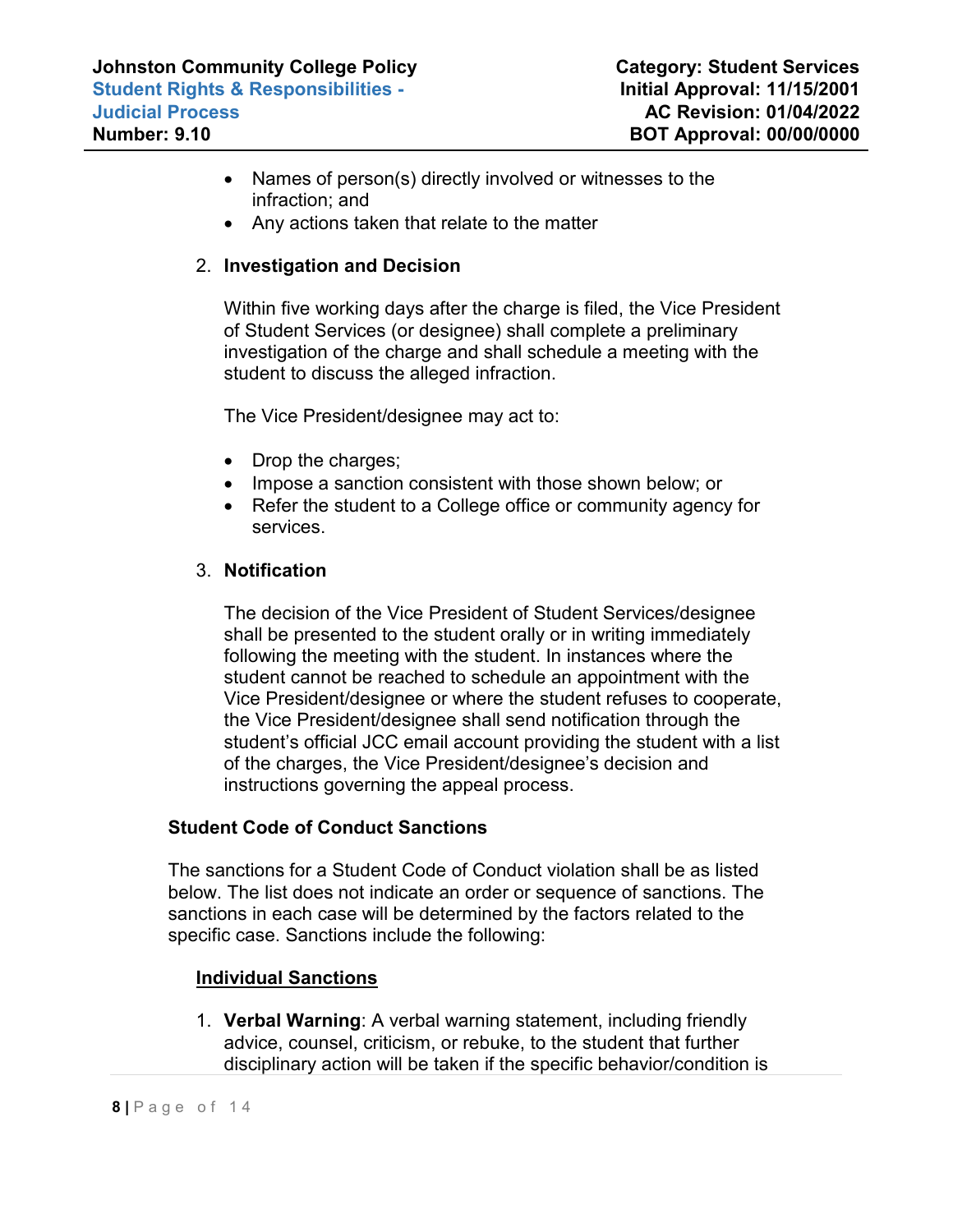continued or repeated.

- 2. **Reprimand**: A written warning statement to the student which gives official notice to the student that any subsequent offense against the Student Code of Conduct will carry heavier penalties because of this prior infraction.
- 3 **General Probation**: An individual may be placed on General Probation for no more than two semesters when involved in a minor disciplinary offense and with these implications: (1) The individual is given a chance to show capability and willingness to observe the Student Code of Conduct without further penalty; and (2) if the individual errs again, further action will be taken.
- 4 **Restrictive Probation**: An individual may lose good standing, and the violation may become a matter of record, with restrictive conditions limiting activity in the College community. Generally, the student will not be eligible for initiation into any local or national organization, may not receive any College award or other honorary recognition and may not occupy a position of leadership or responsibility with any College or student organization, publication or activity. This probation shall be in effect for not less than two semesters, and any violation of restrictive probation may result in immediate Suspension.
- 4. **Restitution**: Payment for damaging, misusing, destroying or losing property belonging to the College, College personnel or students.
- 5. **Interim Suspension**: Exclusion from class and/or other privileges or activities as set forth in the notice until a final decision has been made concerning the alleged violation.
- 6. **Loss of Academic Credit or Grade**: Imposed as a result of academic dishonesty.
- 7. **Withholding the Transcript/Diploma, the Right to Register or Participating in Graduation Ceremonies**: Imposed when financial obligations are not met; the student shall not be allowed to register until all financial obligations are met.
- 8. **Suspension**: Exclusion from class and/or all other privileges or activities of the College for a specified period of time. This sanction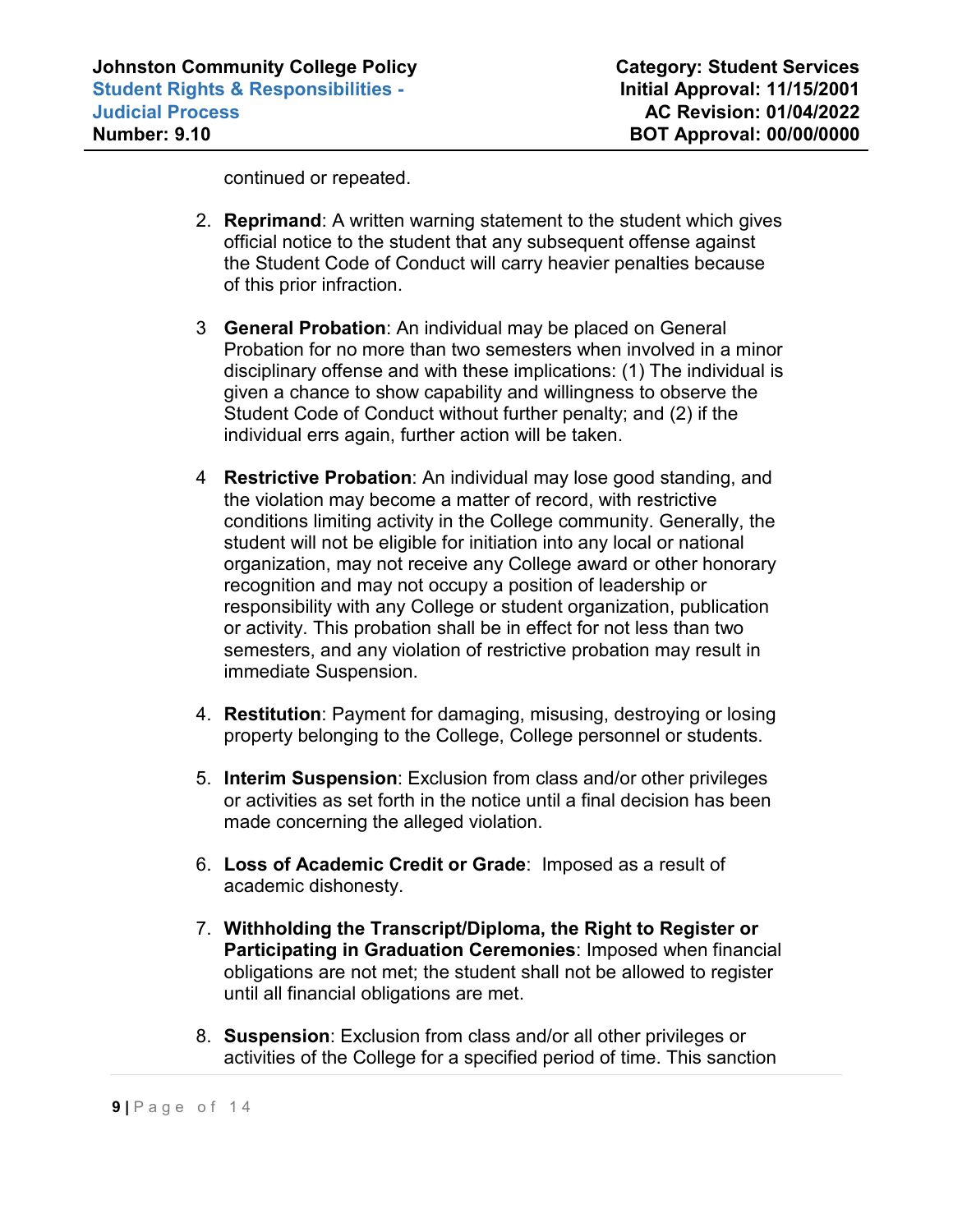is reserved for those offenses warranting discipline more severe than probation or for repeated misconduct. Students who receive this sanction must get specific written permission from the Vice President of Student Services before returning to campus.

- 9. **Expulsion**: Dismissing a student from the College for an indefinite period, resulting in loss of student status. The student may be readmitted to the College only with the approval of the President.
- 10.**Suspension from Campus Activities:** Exclusion from participation in designated student clubs, organizations, or activities for a specified period of time and/or loss of officer standing with a student organization.

# **Group Sanctions**

- 1. **Group Probation**: Imposed upon a College club or other organized group for a specified period of time. If group violations are repeated during the term of the sentence, the organizational charter may be revoked or activities restricted.
- 2. **Group Restriction**: Removing College recognition during the semester in which the offense occurred or for a longer period usually not more than one other semester. While under restriction, the group may not seek or add members, hold or sponsor events in the College community or engage in other activities as specified.
- 3. **Group Charter Revocation**: Removal of College recognition for a group, club, society or other organizations for a minimum of two years. The re-chartering of a group/club shall be approved by the President.
- 4. **Other Sanctions:** Students may be required to attend workshops or research topics that pertain to the behavior that violated the Code of Conduct. These Sanctions assist the student to gain the skills necessary to avoid future conduct code violations.

## **Appeals Process**

## **Request for a Hearing**

A student who disagrees with the decision of the Vice President of Student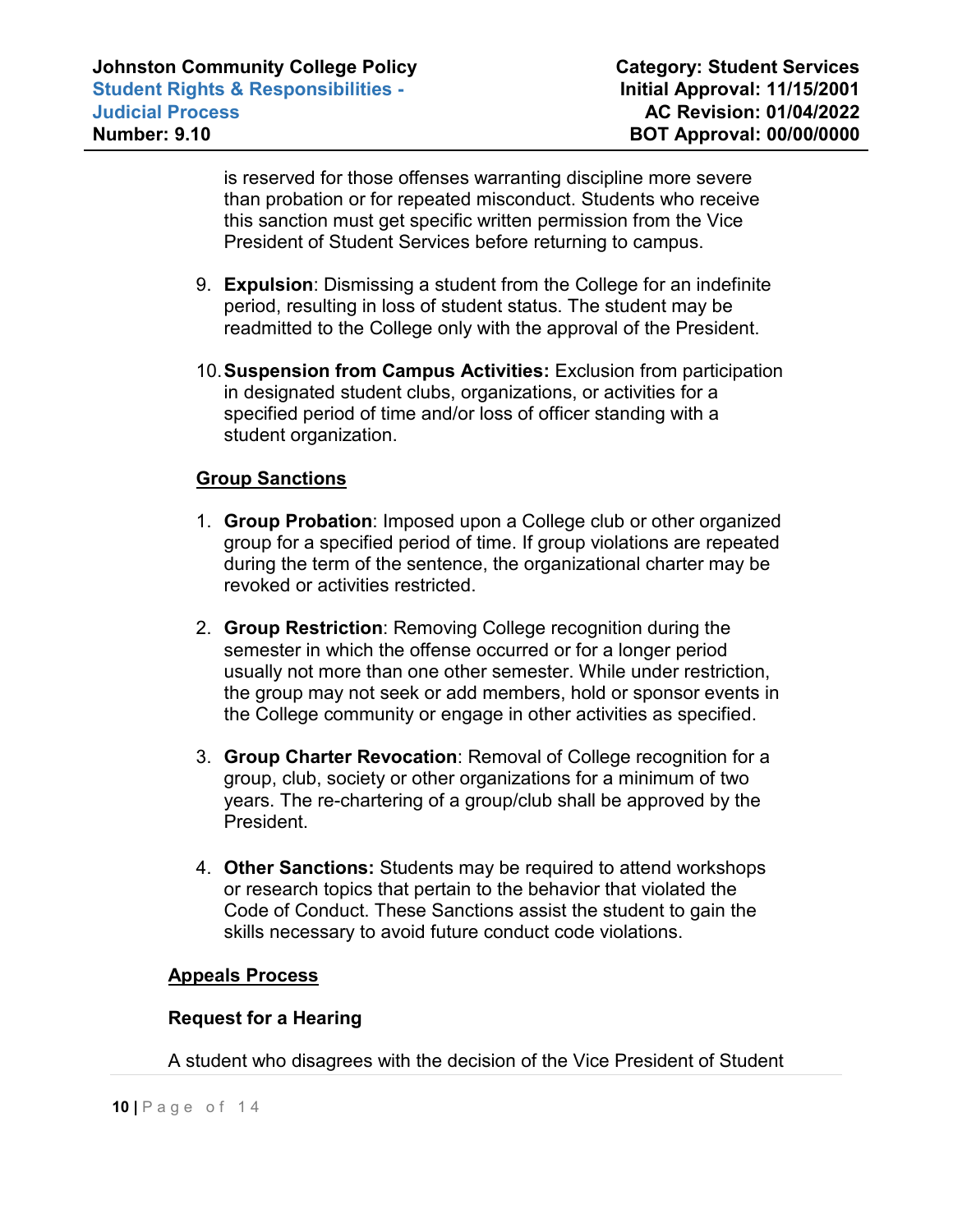Services may request a hearing before the Disciplinary Review Committee.

This request shall be submitted in writing to the Vice President within three working days after receipt of the Vice President's decision.

The Vice President shall refer the matter to the Disciplinary Review Committee together with a report of the nature of the alleged misconduct, the name of the complainant, the name of the student against whom the charge has been filed and relevant facts revealed by the investigation.

### **Disciplinary Review Committee**

### **Terms of Service**

Disciplinary Review Committee members shall be expected to serve a two-year term, beginning in January and ending in December. Replacements on the Committee shall be appointed by the President or by SGA, if necessary.

### **Committee Membership**

Membership of the Disciplinary Review Committee shall be composed of the following:

- 1. One faculty member and one staff member appointed by the President.
- 2. One student member appointed by the Student Government Association and as approved by the President.
- 3. One administrator appointed by the President to serve as Committee Chair.

Title IX complainants will be handled according to the Title IX grievance procedure.

## **Process for Disciplinary Review Committee Hearings**

## **Process Responsibilities of the Vice President of Student Services**

The Disciplinary Review Committee shall be expected to meet within ten working days of receipt of a request for a hearing.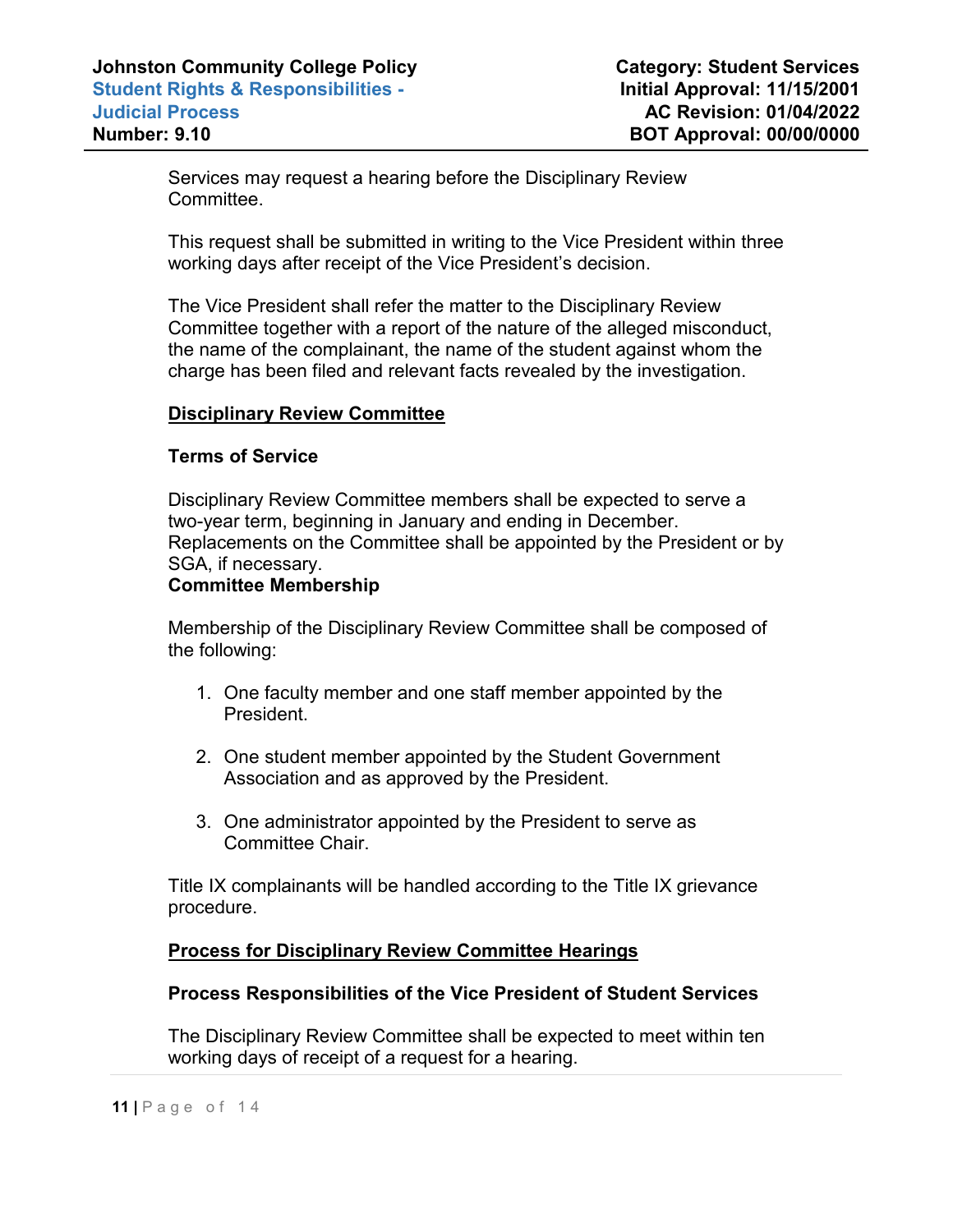At least three working days prior to the date set for the hearing, the Vice President of Student Services shall send a certified letter to the student's last known address providing the student with the following information:

- A restatement of the charge or charges;
- The time and place of the hearing;
- A statement of the student's basic procedural rights;
- A list of the names of witnesses; and
- A list of the names of Committee members.

# **Basic Process Rights of Students**

A student shall be afforded all of the following rights:

- 1. The right to counsel, with counsel acting solely to advise the student and not having authority to address the Committee. In cases of sexual misconduct, the accuser and accused can have an advisor of their choice present during the hearing.
- 2. The right to produce witnesses on one's behalf.
- 3. The right to request the President to disqualify any member of the Disciplinary Review Committee for prejudice or bias, with the petition to be submitted in writing at least three working days prior to the hearing. If such disqualification occurs, the appropriate nominating body shall appoint a replacement to be approved by the President.
- 4. The right to present evidence.
- 5. The right to know the identity of the person(s) bringing the charge(s).
- 6. The right to testify or refuse to testify without such refusal being detrimental to the student.
- 7. The right to appeal the decision of the Disciplinary Review Committee to the President who will review the official record of the hearing. The appeal shall be in writing and submitted within five working days of the completion of the hearing.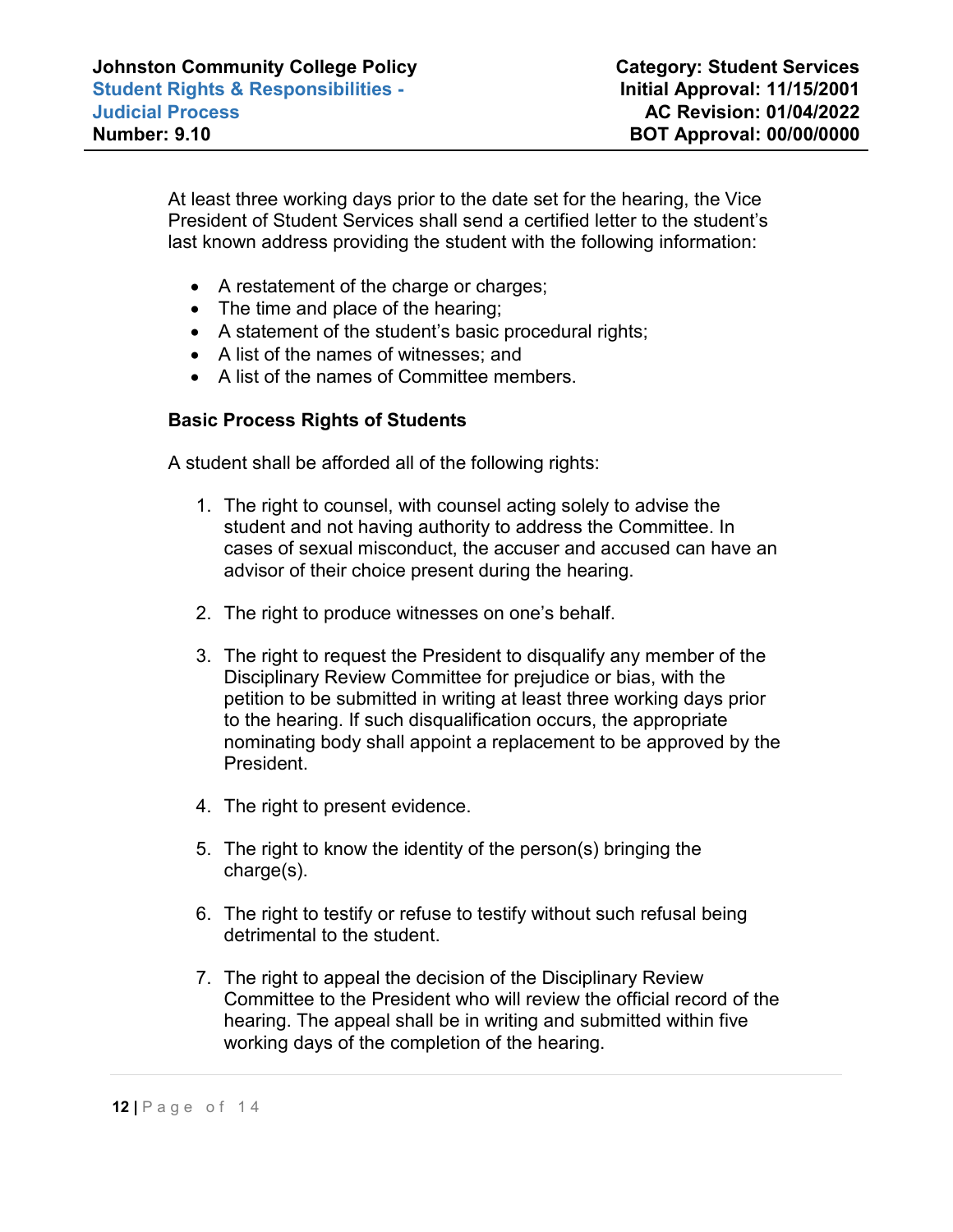# **The Conduct of the Disciplinary Review Committee Hearings**

Hearings before the Disciplinary Review Committee shall be confidential and shall be closed to all persons except the student, counsel and/or, in cases of sexual misconduct, Advisor(s), and witnesses.

The hearing shall be recorded, with the recordings used for transcription purposes and then erased or destroyed once a written record of the hearing is established.

The Committee shall have the authority to adopt supplementary rules of procedure consistent with this code.

Upon completion of a hearing, the Committee shall meet in executive session to determine concurrence or non-concurrence with the original finding and recommend sanctions if applicable.

### **Decisions of the Committee**

Decisions of the Committee shall be made by majority vote. Within two working days after the decision of the Committee, the Vice President of Student Services shall send a communication to the student's official JCC email account with the Committee's decision.

## **Appeal to the President**

A student who refuses to accept the findings of the Disciplinary Review Committee may appeal in writing to the President within five (5) working days after the receipt of the Committee's decision.

#### **Authority of the President**

The President shall have the authority to:

- 1. Review the findings of the proceedings of the Committee;
- 2. Hear from the student, the Vice President of Student Services and the members of the Committee before ruling on an appeal; and
- 3. Approve, modify or overturn the decision of the Committee.

The President shall inform the student in writing (through the